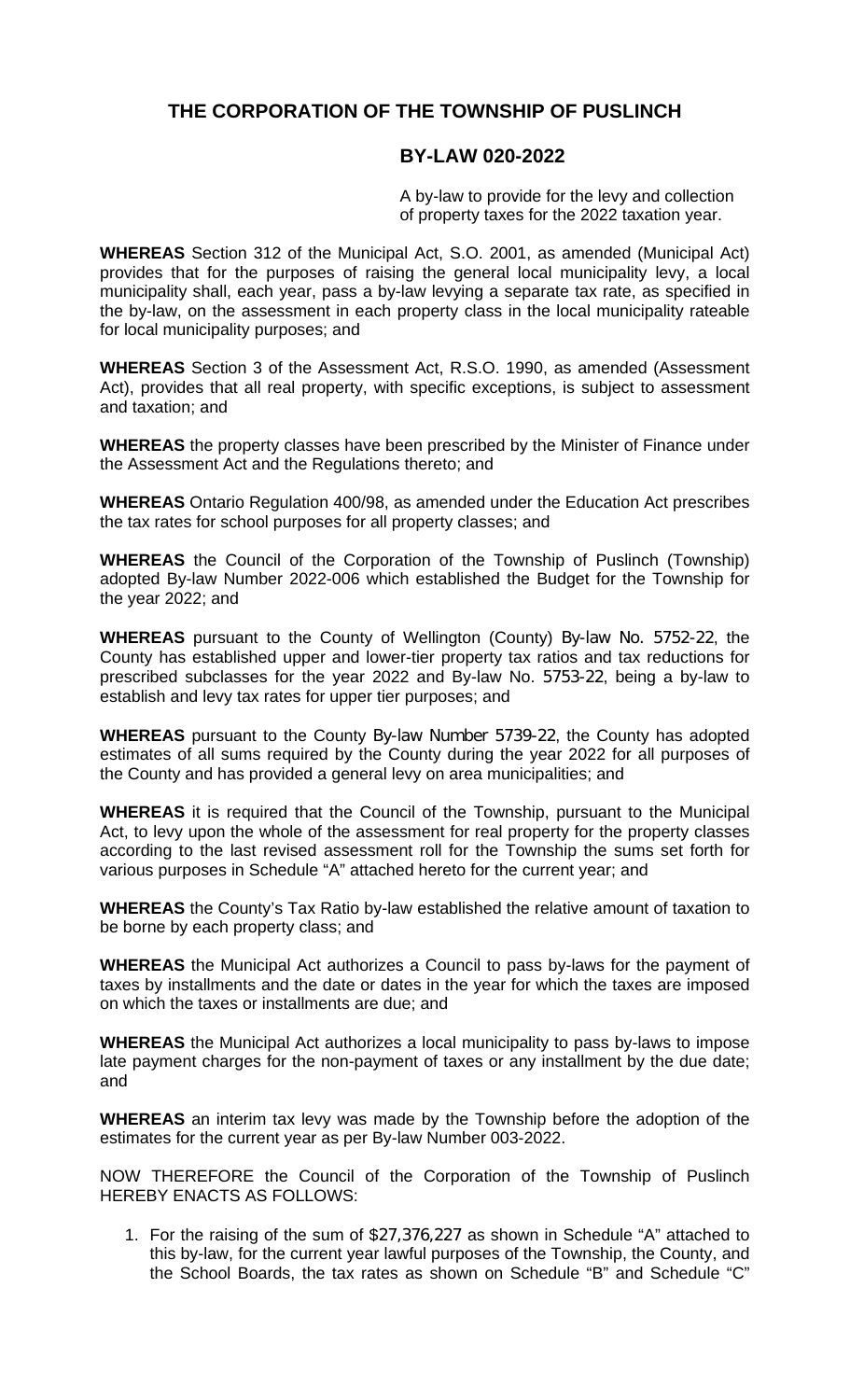attached to this by-law, shall be levied and collected upon the whole rateable property of the public and separate school supporters.

- 2. The levy provided for in Schedule "A", Schedule "B" and Schedule "C" attached to this by-law shall be reduced by the amount raised by the 2022 interim tax levy imposed pursuant to By-law Number 003-2022, where billed.
- 3. For the year 2022, pursuant to Section 312 (4) of the Municipal Act, the Township shall levy a special tax rate against rateable property in the Barber's Beach Street Lights and Cambridge Fire areas as set out in Schedule "C" attached to this by-law.
- 4. For payments-in-lieu of taxes, the actual amount due to the Township shall be based on the assessment roll and the tax rates for the applicable classes for the year 2022.
- 5. That all taxes levied according to the provisions of this by-law shall be collected and paid over to the Treasurer of the Township.
- 6. The final levy shall be due and payable in two installments as follows:
	- $(1)$  The 31<sup>st</sup> day of August, 2022; and
	- $(2)$  The 31<sup>st</sup> day of October, 2022.
- 7. The final levy for those properties subject to the Township's Pre-Authorized Tax Payment Plan shall be due and payable to the Township in 11 monthly installments, February through to December.
- 8. That realty taxes to be levied as a result of additions to the tax roll pursuant to the Assessment Act shall be due and payable in one installment not earlier than 21 days from the date of the mailing of the tax notice.
- 9.
- (1) The Treasurer shall add a percentage as a penalty for default of payment of the installments in accordance with By-law No. 001/14, as amended;
- (2) The Treasurer shall also add a percentage charge as interest for default of payment of the installments in accordance with By-law No. 001/14, as amended.
- 10. The Treasurer is hereby authorized to accept part payment from time to time on account of any taxes due and to give a receipt for such part payment, provided that acceptance of any such part payment does not affect the collection of any percentage charge imposed and collectable under the provision of By-law No. 001/14, as amended, in respect of non-payment of any taxes or any classes of taxes or of any installment thereof.
- 11.That the Treasurer is hereby authorized to mail every tax notice or cause the same to be mailed to the address of the residence or place of business of each person taxed unless the taxpayer directs the Treasurer in writing to send the bill to another address, in which case it shall be sent to that address, as provided by the Municipal Act.
- 12.That the Treasurer may send a tax bill to the taxpayer electronically in the manner specified by the Township, if the taxpayer has chosen to receive the tax bill in that manner.
- 13.There may be added to the tax roll all or any arrears of charges, fees, costs or other expenses as may be permitted by Provincial legislation and such arrears of charges, fees, costs or other expenses shall be deemed to be taxes, collected as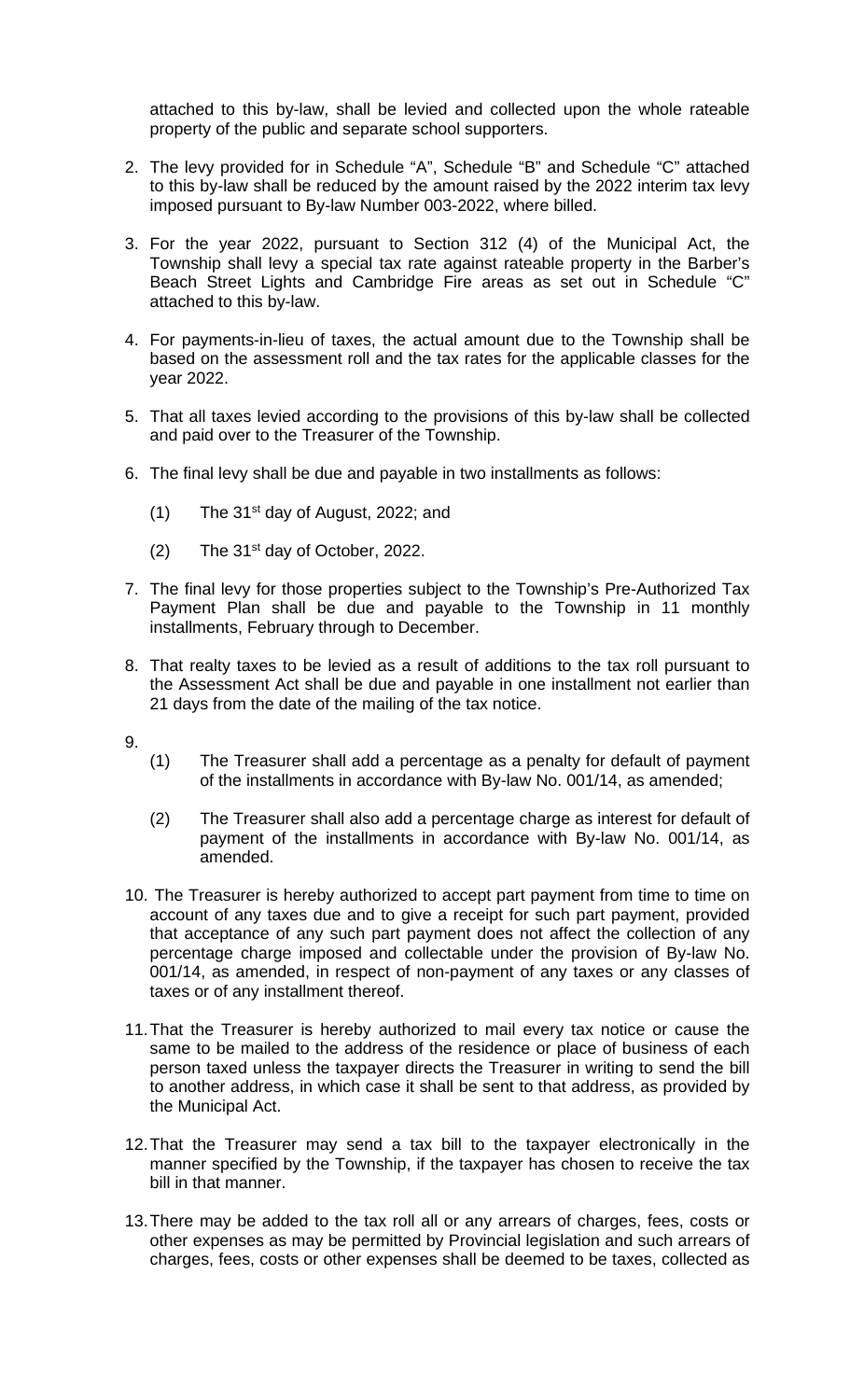taxes, or collected in the same manner as municipal taxes, or dealt with in such fashion as may be specifically authorized by the applicable statute.

- 14.Nothing in this by-law shall prevent the Treasurer from proceeding at any time with the collection of any tax, or any part thereof, in accordance with the provisions of the applicable statutes and by-laws governing the collection of taxes.
- 15.If any section or portion of this by-law is found by a court of competent jurisdiction to be invalid, it is the intent of the Council for the Township that all remaining sections and portions of this by-law continue in force and effect.

#### **READ A FIRST, SECOND AND THIRD TIME AND FINALLY PASSED THIS 25th DAY OF MAY, 2022.**

James Seeley, Mayor

\_\_\_\_\_\_\_\_\_\_\_\_\_\_\_\_\_\_\_\_\_\_\_\_\_\_\_\_\_\_\_\_\_\_\_\_\_

\_\_\_\_\_\_\_\_\_\_\_\_\_\_\_\_\_\_\_\_\_\_\_\_\_\_\_\_\_\_\_\_\_\_\_\_\_

Courtenay Hoytfox, Clerk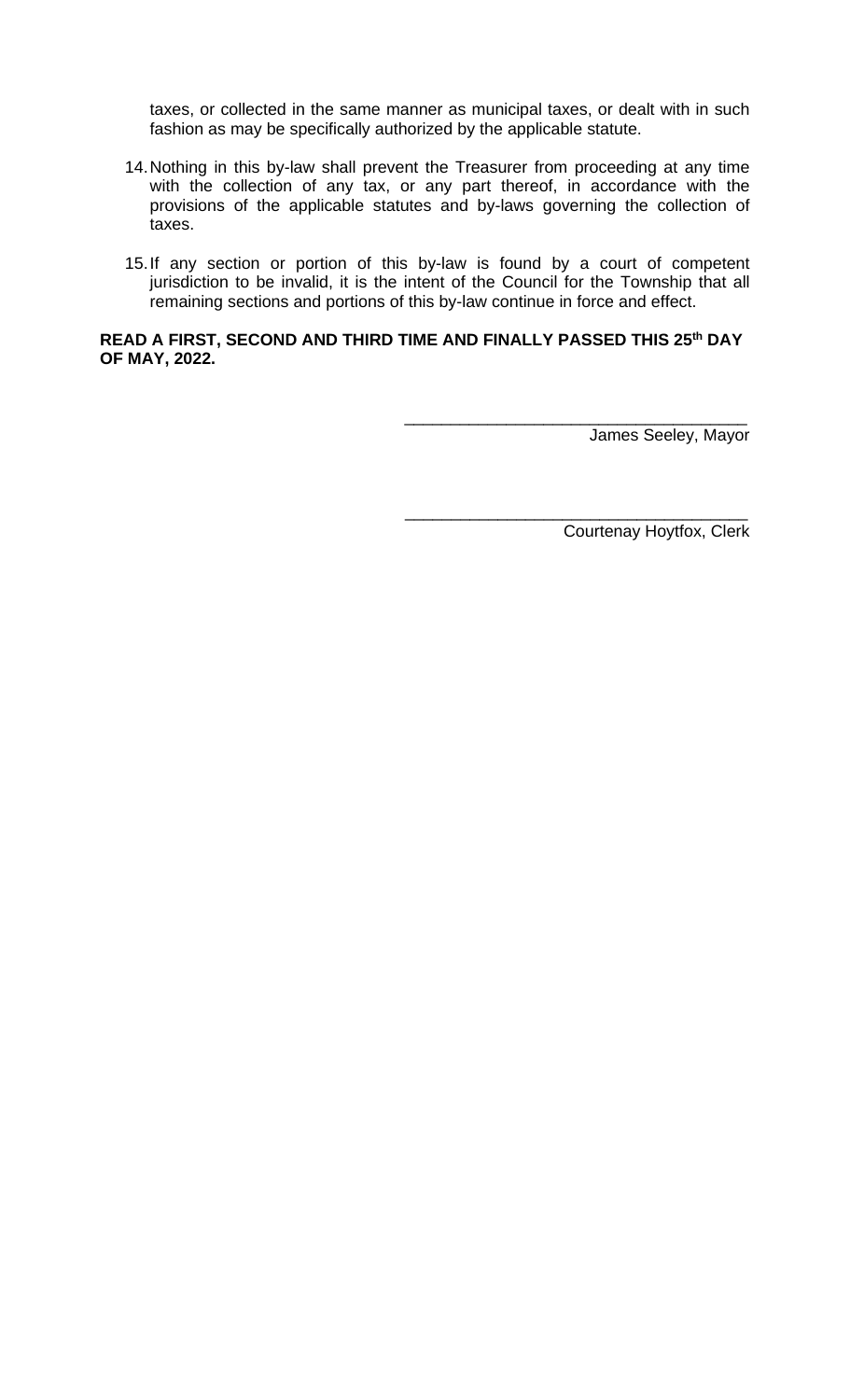#### **Schedule A Summary of Tax Levies - 2022 Final**

|                                    | <b>TAX LEVY</b>                 | <b>TOTAL TAX LEVY</b> | <b>SHARE %</b> |
|------------------------------------|---------------------------------|-----------------------|----------------|
| <b>TOWNSHIP PURPOSES</b>           |                                 |                       |                |
| <b>General Purposes</b>            | \$4,663,388                     |                       |                |
| <b>Barber's Beach Streetlights</b> | \$100                           |                       |                |
| <b>Cambridge Fire</b>              | \$87,203                        |                       |                |
|                                    | <b>Total Township Purposes</b>  | \$4,750,691           | 17%            |
| <b>COUNTY PURPOSES</b>             |                                 |                       |                |
| <b>County of Wellington</b>        | \$16,696,547                    |                       |                |
|                                    | <b>Total County Purposes</b>    | \$16,696,547          | 61%            |
| <b>EDUCATION PURPOSES</b>          | \$5,928,989                     |                       |                |
|                                    | <b>Total Education Purposes</b> | \$5,928,989           | 22%            |
| <b>LEVY</b><br><b>TOTAL</b>        |                                 | \$27,376,227          | 100%           |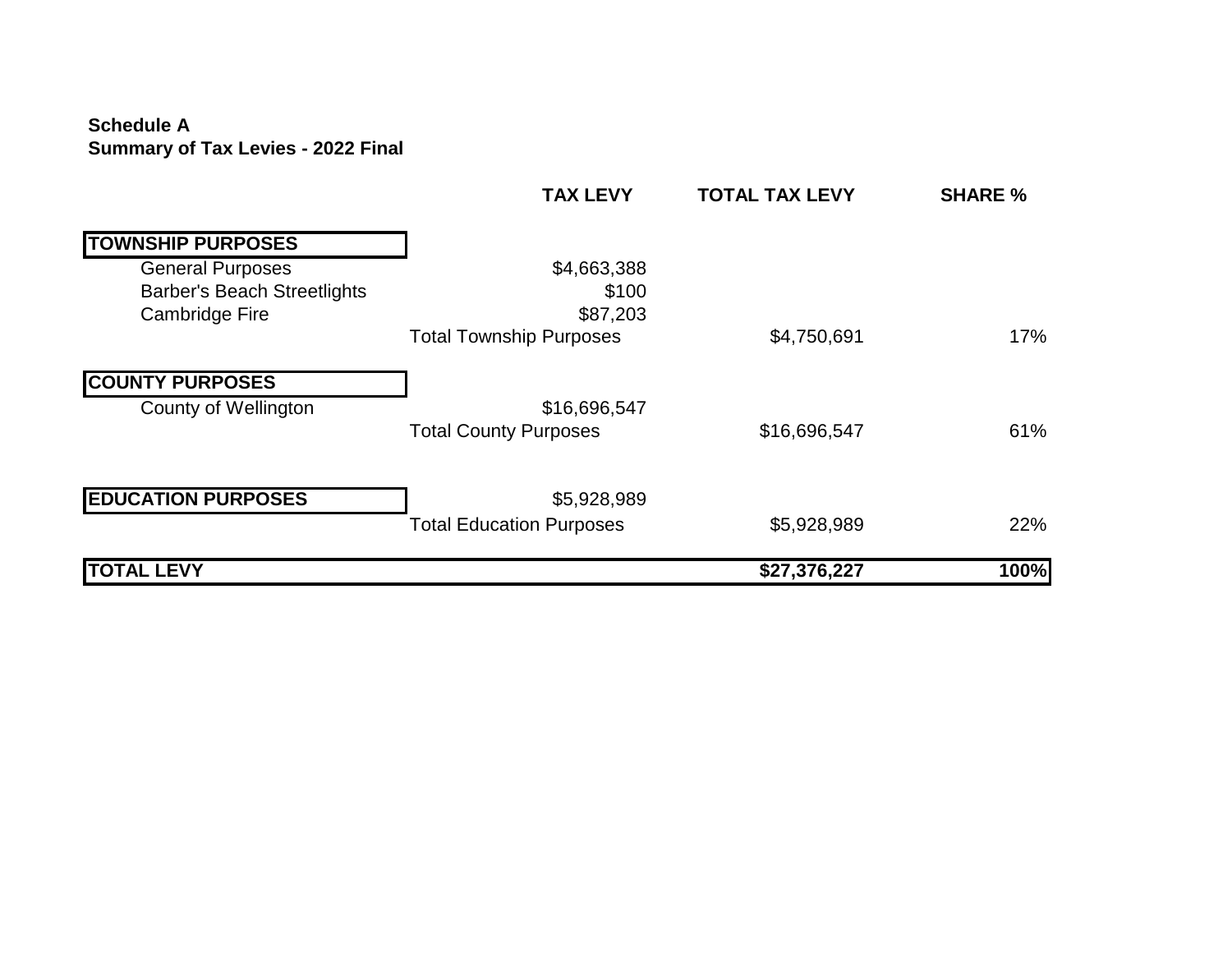### **Schedule B 2022 Property Tax Rates**

|                                                      |                     |                   |                  |          |                   | <b>Tax Rate</b> |            |                  | Levy                 |           |                |           |                |
|------------------------------------------------------|---------------------|-------------------|------------------|----------|-------------------|-----------------|------------|------------------|----------------------|-----------|----------------|-----------|----------------|
|                                                      |                     | <b>Transition</b> | Tax              | Weighted | Weighted          |                 |            |                  |                      |           |                |           |                |
| <b>Description</b>                                   | 2022 Assessment     | Ratio             | <b>Reduction</b> | Ratio    | <b>Assessment</b> | Township        | County     | <b>Education</b> | <b>Total</b>         | Township  | <b>County</b>  | Education | <b>Total</b>   |
| res/farm (RT)                                        | 1,981,304,818       | 1.000000          | 0.00%            | 1.000000 | ,981,304,818      | 0.00177261      | 0.00634655 | 0.00153000       | 0.00964915 3.512,073 |           | 12,574,440     | 3,031,396 | 19,117,910     |
| multi-res (MT)                                       | 2,076,100           | 1.900000          | 0.00%            | 1.900000 | 3,944,590         | 0.00336795      | 0.01205844 | 0.00153000       | 0.01695639 6.992     |           | 25,035         | 3,176     | 35,203         |
| new multi-residential (NT)                           |                     | 1.100000          | 0.00%            | 1.100000 |                   | 0.00194987      | 0.00698120 | 0.00153000       | $0.01046107$ 0       |           |                |           |                |
| farmlands (FT)                                       | 202,363,600         | 0.250000          | 0.00%            | 0.250000 | 50,590,900        | 0.00044315      | 0.00158664 | 0.00038250       | 0.00241229 89,678    |           | 321,078        | 77,404    | 488,160        |
| commercial (CT)                                      | 108,463,513         | 1.491000          | 0.00%            | 1.491000 | 161,719,098       | 0.00264296      | 0.00946270 | 0.00880000       | 0.02090566   286,664 |           | 1,026,358      | 954,479   | 2,267,501      |
| industrial (IT)                                      | 62,923,487          | 2.400000          | 0.00%            | 2.400000 | 151,016,369       | 0.00425426      | 0.01523171 | 0.00880000       | 0.02828597           | 267,693   | 958,432        | 553,727   | 1,779,852      |
| large industrial (LT)                                | 21,298,800          | 2.400000          | 0.00%            | 2.400000 | 51,117,120        | 0.00425426      | 0.01523171 | 0.00880000       | 0.02828597 90,611    |           | 324,417        | 187,429   | 602,457        |
| pipeline (PT)                                        | 5,962,000           | 2.250000          | 0.00%            | 2.250000 | 13,414,500        | 0.00398836      | 0.01427973 | 0.00880000       | 0.02706809 23,779    |           | 85,136         | 52,466    | 161,380        |
| shopping centre (ST)                                 | $\overline{0}$      | 1.491000          | 0.00%            | 1.491000 |                   | 0.00264296      | 0.00946270 | 0.00880000       | 0.02090566 C         |           | $\overline{0}$ |           | n              |
| managed forests (TT)                                 | 17,077,200          | 0.250000          | 0.00%            | 0.250000 | 4,269,300         | 0.00044315      | 0.00158664 | 0.00038250       | 0.00241229           | 7.568     | 27,095         | 6,532     | 41,195         |
| res/farm farmland class 1 (R1)                       | 789,000             | 1.000000          | 25.00%           | 0.750000 | 591,750           | 0.00132945      | 0.00475991 | 0.00114750       | 0.00723686 1,049     |           | 3,756          | 905       | 5,710          |
| residential taxable shared (RH)                      | $\overline{0}$      | 1.000000          | 0.00%            | 1.000000 |                   | 0.00177261      | 0.00634655 | 0.00153000       | $0.00964915$ 0       |           | $\overline{0}$ |           |                |
| commercial excess/vacant unit (CU)                   | 4,357,600           | 1.491000          | 0.00%            | 1.491000 | 6,497,182         | 0.00264296      | 0.00946270 | 0.00880000       | 0.02090566 11,517    |           | 41,235         | 38,347    | 91,098         |
| commercial vacant land (CX)                          | 3,248,400           | 1.491000          | 0.00%            | 1.491000 | 4,843,364         | 0.00264296      | 0.00946270 | 0.00880000       | 0.02090566 8,585     |           | 30,739         | 28,586    | 67,910         |
| commercial farmland class 1 (C1)                     |                     | 1.000000          | 25.00%           | 0.750000 |                   | 0.00132945      | 0.00475991 | 0.00114750       | 0.00723686           |           |                |           |                |
| commercial taxable shared (CH)                       |                     | 1.491000          | 0.00%            | 1.491000 |                   | 0.00264296      | 0.00946270 | 0.00880000       | 0.02090566           |           |                |           |                |
| commercial vacant land taxable shared (CJ)           | $\overline{0}$      | 1.491000          | 0.00%            | 1.491000 |                   | 0.00264296      | 0.00946270 | 0.00880000       | 0.02090566           |           |                |           |                |
| commercial small scale on farm (C7)                  | $\overline{0}$      | 1.491000          | 0.00%            | 1.491000 |                   | 0.00264296      | 0.00946270 | 0.00220000       | 0.01430566           |           | $\Omega$       |           | ിറ             |
| parking lot (GT)                                     | $\overline{0}$      | 1.491000          | 0.00%            | 1.491000 |                   | 0.00264296      | 0.00946270 | 0.00880000       | 0.02090566 0         |           | $\Omega$       |           | $\overline{0}$ |
| industrial-hydro (IH)                                | 717,000             | 2.400000          | 0.00%            | 2.400000 | ,720,800          | 0.00425426      | 0.01523171 | 0.00880000       | 0.02828597 3.050     |           | 10,921         | 6,310     | 20,281         |
| industrial vacant land shared (IJ)                   | 0                   | 2.400000          | 0.00%            | 2.400000 |                   | 0.00425426      | 0.01523171 | 0.00880000       | 0.02828597           |           |                |           |                |
| industrial excess land shared (IK)                   | $\Omega$            | 2.400000          | 0.00%            | 2.400000 |                   | 0.00425426      | 0.01523171 | 0.00880000       | 0.02828597           |           |                |           |                |
| industrial excess land (IU)                          | 2,860,100           | 2.400000          | 0.00%            | 2.400000 | 6,864,240         | 0.00425426      | 0.01523171 | 0.00880000       | 0.02828597           | 12,168    | 43,564         | 25,169    | 80,901         |
| large industrial excess land (LU)                    |                     | 2.400000          | 0.00%            | 2.400000 |                   | 0.00425426      | 0.01523171 | 0.00880000       | $0.02828597$ 0       |           |                |           |                |
| industrial vacant land (IX)                          | 16,226,600          | 2.400000          | 0.00%            | 2.400000 | 38,943,840        | 0.00425426      | 0.01523171 | 0.00880000       | 0.02828597 69,032    |           | 247,159        | 142,794   | 458,985        |
| industrial farmland class 1 (I1)                     |                     | 1.000000          | 25.00%           | 0.750000 |                   | 0.00132945      | 0.00475991 | 0.00114750       | 0.00723686           |           |                |           |                |
| industrial small scale on farm (I7)                  |                     | 2.400000          | 0.00%            | 2.400000 |                   | 0.00425426      | 0.01523171 | 0.00220000       | 0.02168597           |           |                |           |                |
| shopping centre excess land (SU)                     |                     | 1.491000          | 0.00%            | 1.491000 |                   | 0.00264296      | 0.00946270 | 0.00880000       | $0.02090566$ 0       |           | $\cap$         |           |                |
| new construction industrial (JT)                     | 16,492,100          | 2.400000          | 0.00%            | 2.400000 | 39,581,040        | 0.00425426      | 0.01523171 | 0.00880000       | 0.02828597 70,162    |           | 251,203        | 145,130   | 466,495        |
| new construction industrial excess land (JU)         | $\overline{0}$      | 2.400000          | 0.00%            | 2.400000 |                   | 0.00425426      | 0.01523171 | 0.00880000       | $0.02828597$ C       |           |                |           |                |
| new construction industrial vacant land (JX)         | $\overline{0}$      | 2.400000          | 0.00%            | 2.400000 |                   | 0.00425426      | 0.01523171 | 0.00880000       | $0.02828597$ C       |           |                |           |                |
| new construction industrial small on farm (J7)       | $\overline{0}$      | 2.400000          | 0.00%            | 2.400000 |                   | 0.00425426      | 0.01523171 | 0.00220000       | $0.02168597$ 0       |           |                |           |                |
| new construction large industrial (KT)               | $\overline{0}$      | 2.400000          | 0.00%            | 2.400000 |                   | 0.00425426      | 0.01523171 | 0.00880000       | 0.02828597           |           |                |           |                |
| new construction large industrial excess land (KU) 0 |                     | 2.400000          | 0.00%            | 2.400000 |                   | 0.00425426      | 0.01523171 | 0.00880000       | $0.02828597$ C       |           | $\overline{0}$ |           | $\overline{0}$ |
| new construction commercial (XT)                     | 73,221,800          | 1.491000          | 0.00%            | 1.491000 | 109,173,704       | 0.00264296      | 0.00946270 | 0.00880000       | 0.02090566   193,522 |           | 692,876        | 644,352   | 1,530,750      |
| new construction commercial vacant land (XU)         | 2,962,100           | 1.491000          | 0.00%            | 1.491000 | 4,416,491         | 0.00264296      | 0.00946270 | 0.00880000       | 0.02090566 7,829     |           | 28,029         | 26,066    | 61,925         |
| new construction commercial small on farm (X7)       | 10                  | 1.491000          | 0.00%            | 1.491000 |                   | 0.00264296      | 0.00946270 | 0.00220000       | 0.01430566 0         |           |                |           |                |
| new construction office bldg (YT)                    | 536,300             | 1.491000          | 0.00%            | 1.491000 | 799,623           | 0.00264296      | 0.00946270 | 0.00880000       | 0.02090566 1,417     |           | 5,075          | 4,719     | 11,212         |
| new construction office building excess land (YU)    | $ 0\rangle$         | 1.491000          | 0.00%            | 1.491000 |                   | 0.00264296      | 0.00946270 | 0.00880000       | 0.02090566           |           |                |           |                |
| new construction shopping centre (ZT)                |                     | 1.491000          | 0.00%            | 1.491000 |                   | 0.00264296      | 0.00946270 | 0.00880000       | 0.02090566           |           |                |           |                |
| new construction shopping centre excess land (ZU) 0  |                     | 1.491000          | 0.00%            | 1.491000 |                   | 0.00264296      | 0.00946270 | 0.00880000       | $0.02090566$ 0       |           |                |           |                |
|                                                      | Total 2,522,880,518 |                   |                  |          | 2,630,808,729     |                 |            |                  |                      | 4,663,388 | 16,696,547     | 5,928,989 | 27,288,924     |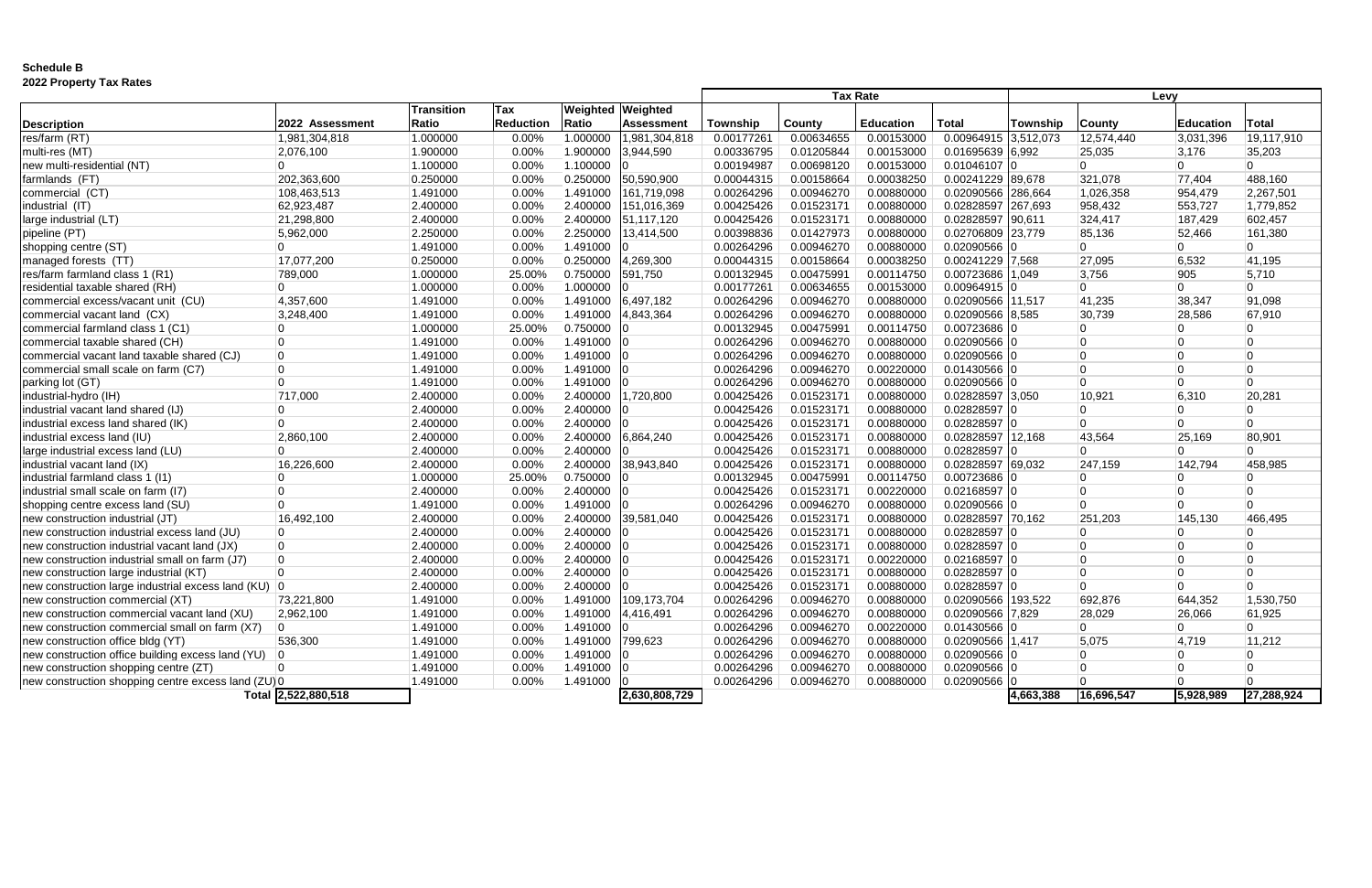# **Schedule C**

# **2022 Barber's Beach Street Lights Special Area Tax Rates**

|                                              | 2022              | <b>Transition</b> | <b>Tax</b>       | Weighted     | Weighted          | Township        | Township |
|----------------------------------------------|-------------------|-------------------|------------------|--------------|-------------------|-----------------|----------|
| <b>Description</b>                           | <b>Assessment</b> | <b>Ratio</b>      | <b>Reduction</b> | <b>Ratio</b> | <b>Assessment</b> | <b>Tax Rate</b> | Levy     |
| res/farm (RT)                                | 19,096,000        | 1.000000          | 0.00%            | 1.000000     | 19,096,000        | 0.00000522      | 100      |
| multi-res (MT)                               | 0                 | 1.900000          | 0.00%            | 1.900000     | $\overline{0}$    | $0.00000992$ 0  |          |
| new multi-residential (NT)                   | $\overline{0}$    | 1.100000          | 0.00%            | 1.100000     | $\overline{0}$    | $0.00000575$ 0  |          |
| farmlands (FT)                               | $\overline{0}$    | 0.250000          | 0.00%            | 0.250000     | $\overline{0}$    | $0.00000131$ 0  |          |
| commercial (CT)                              | $\overline{0}$    | 1.491000          | 0.00%            | 1.491000     | $\overline{0}$    | $0.00000779$ 0  |          |
| industrial (IT)                              | 0                 | 2.400000          | 0.00%            | 2.400000     | $\overline{0}$    | $0.00001254$ 0  |          |
| large industrial (LT)                        | $\overline{0}$    | 2.400000          | 0.00%            | 2.400000     | $\overline{0}$    | $0.00001254$ 0  |          |
| pipeline (PT)                                | $\overline{0}$    | 2.250000          | 0.00%            | 2.250000     | $\overline{0}$    | $0.00001175$ 0  |          |
| shopping centre (ST)                         | $\overline{0}$    | 1.491000          | 0.00%            | 1.491000     | $\overline{0}$    | $0.00000779$ 0  |          |
| managed forests (TT)                         | $\overline{0}$    | 0.250000          | 0.00%            | 0.250000     | $\overline{0}$    | $0.00000131$ 0  |          |
| res/farm farmland class I (R1)               | $\mathbf 0$       | 1.000000          | 25.00%           | 0.750000     | $\overline{0}$    | $0.00000392$ 0  |          |
| residential taxable shared (RH)              | $\overline{0}$    | 1.000000          | 0.00%            | 1.000000     | $\overline{0}$    | $0.00000522$ 0  |          |
| commercial excess/vacant unit (CU)           | 0                 | 1.491000          | 0.00%            | 1.491000     | $\overline{0}$    | $0.00000779$ 0  |          |
| commercial vacant land (CX)                  | $\overline{0}$    | 1.491000          | 0.00%            | 1.491000     | $\overline{0}$    | $0.00000779$ 0  |          |
| commercial farmland class 1 (C1)             | 0                 | 1.000000          | 25.00%           | 0.750000     | $\overline{0}$    | $0.00000392$ 0  |          |
| commercial taxable shared (CH)               | $\overline{0}$    | 1.491000          | 0.00%            | 1.491000     | $\overline{0}$    | $0.00000779$ 0  |          |
| commercial vacant land taxable shared (CJ)   | $\mathbf 0$       | 1.491000          | 0.00%            | 1.491000     | $\overline{0}$    | $0.00000779$ 0  |          |
| commercial small scale on farm (C7)          | $\overline{0}$    | 1.491000          | 0.00%            | 1.491000     | $\overline{0}$    | $0.00000779$ 0  |          |
| parking lot (GT)                             | 0                 | 1.491000          | 0.00%            | 1.491000     | $\overline{0}$    | $0.00000779$ 0  |          |
| industrial-hydro (IH)                        | 0                 | 2.400000          | 0.00%            | 2.400000     | $\overline{0}$    | $0.00001254$ 0  |          |
| industrial excess land shared (IJ)           | $\mathbf 0$       | 2.400000          | 0.00%            | 2.400000     | $\overline{0}$    | $0.00001254$ 0  |          |
| industrial excess land shared (IK)           | $\overline{0}$    | 2.400000          | 0.00%            | 2.400000     | $\overline{0}$    | $0.00001254$ 0  |          |
| industrial excess/vacant unit (IU)           | $\overline{0}$    | 2.400000          | 0.00%            | 2.400000     | $\overline{0}$    | $0.00001254$ 0  |          |
| large industrial excess land (LU)            | $\overline{0}$    | 2.400000          | 0.00%            | 2.400000     | $\overline{0}$    | $0.00001254$ 0  |          |
| industrial vacant land (IX)                  | $\mathbf 0$       | 2.400000          | 0.00%            | 2.400000     | $\overline{0}$    | $0.00001254$ 0  |          |
| industrial farmland class 1 (I1)             | $\boldsymbol{0}$  | 1.000000          | 25.00%           | 0.750000     | $\overline{0}$    | $0.00000392$ 0  |          |
| industrial small scale on farm (I7)          | $\overline{0}$    | 2.400000          | 0.00%            | 2.400000     | $\overline{0}$    | $0.00001254$ 0  |          |
| shopping centre excess land (SU)             | $\overline{0}$    | 1.491000          | 0.00%            | 1.491000     | $\overline{0}$    | $0.00000779$ 0  |          |
| new construction industrial (JT)             | 0                 | 2.400000          | 0.00%            | 2.400000     | $\overline{0}$    | $0.00001254$ 0  |          |
| new construction industrial excess land (JU) | 0                 | 2.400000          | 0.00%            | 2.400000     | $\overline{0}$    | $0.00001254$ 0  |          |
| new construction industrial vacant land (JX) | $\overline{0}$    | 2.400000          | 0.00%            | 2.400000     | $\overline{0}$    | $0.00001254$ 0  |          |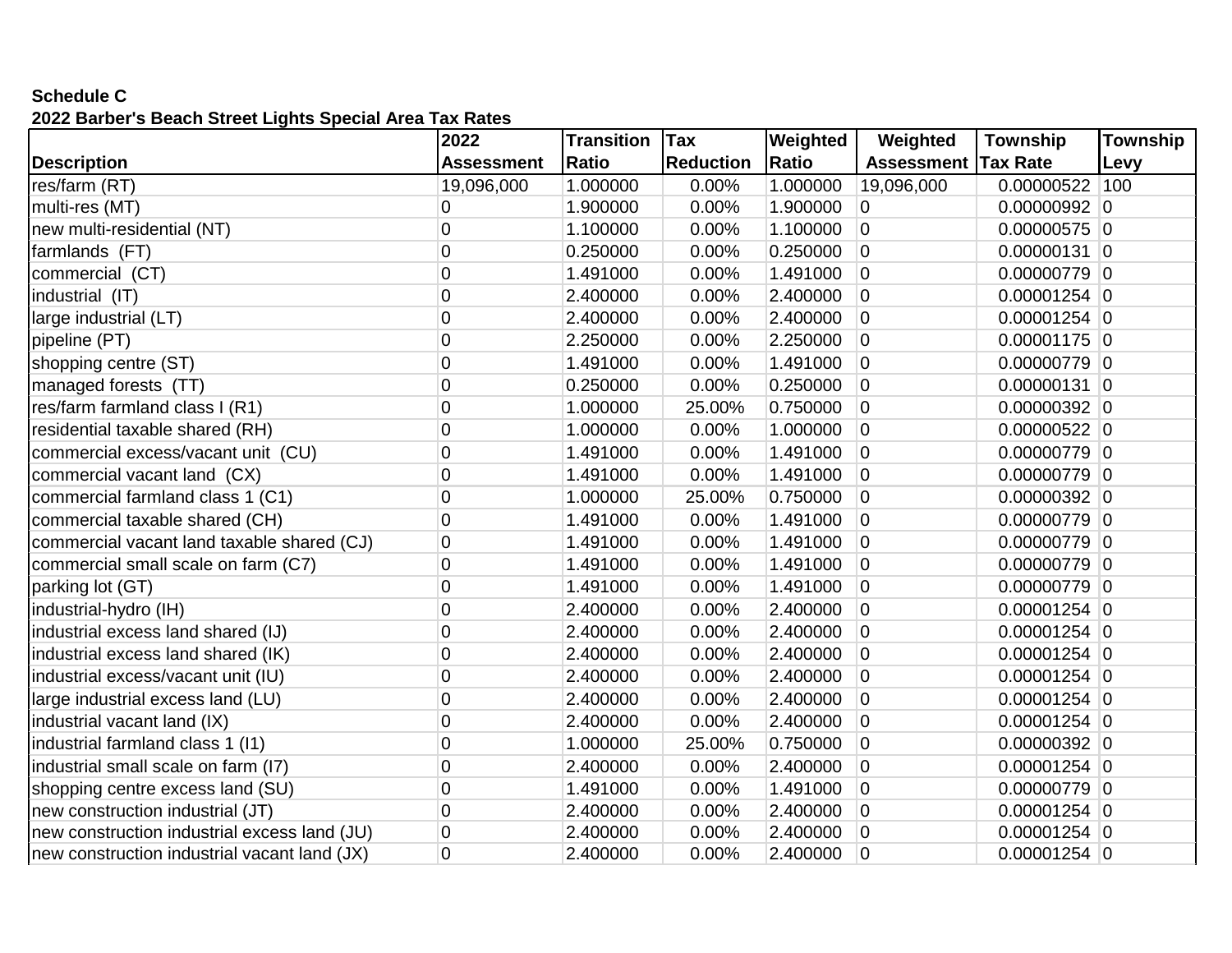|                                                     | 2022              | <b>Transition</b> | <b>Tax</b>       | Weighted | Weighted                   | <b>Township</b> | <b>Township</b> |
|-----------------------------------------------------|-------------------|-------------------|------------------|----------|----------------------------|-----------------|-----------------|
| Description                                         | <b>Assessment</b> | <b>Ratio</b>      | <b>Reduction</b> | Ratio    | <b>Assessment Tax Rate</b> |                 | <b>Levy</b>     |
| new construction industrial small on farm (J7)      |                   | 2.400000          | $0.00\%$         | 2.400000 |                            | $0.00001254$ 0  |                 |
| new construction large industrial (KT)              | 0                 | 2.400000          | $0.00\%$         | 2.400000 |                            | $0.00001254$ 0  |                 |
| new construction large industrial excess land (KU)  | $\overline{0}$    | 2.400000          | $0.00\%$         | 2.400000 |                            | $0.00001254$ 0  |                 |
| new construction commercial (XT)                    | $\overline{0}$    | 1.491000          | $0.00\%$         | 1.491000 |                            | $0.00000779$ 0  |                 |
| new construction commmercial vacant land (XU)       | $\mathbf 0$       | 1.491000          | $0.00\%$         | 1.491000 |                            | $0.00000779$ 0  |                 |
| new construction commercial small on farm (X7)      | 0                 | 1.491000          | $0.00\%$         | 1.491000 | -0                         | $0.00000779$ 0  |                 |
| new construction office bldg (YT)                   | 0                 | 1.491000          | $0.00\%$         | 1.491000 |                            | $0.00000779$ 0  |                 |
| new construction office building excess land (YU)   | 0                 | 1.491000          | $0.00\%$         | 1.491000 | 10                         | $0.00000779$ 0  |                 |
| new construction shopping centre (ZT)               | 0                 | 1.491000          | $0.00\%$         | 1.491000 |                            | $0.00000779$ 0  |                 |
| new construction shopping centre excess land (ZU) 0 |                   | 1.491000          | $0.00\%$         | 1.491000 |                            | $0.00000779$ 0  |                 |
|                                                     |                   |                   |                  |          | 19,096,000                 |                 | 100             |

#### **Schedule C**

#### **2022 Cambridge Fire Special Area Tax Rates**

|                                            | 2022              | <b>Transition</b> | Tax              | Weighted | Weighted          | Township        | Township |
|--------------------------------------------|-------------------|-------------------|------------------|----------|-------------------|-----------------|----------|
| <b>Description</b>                         | <b>Assessment</b> | Ratio             | <b>Reduction</b> | Ratio    | <b>Assessment</b> | <b>Tax Rate</b> | Levy     |
| res/farm (RT)                              | 217,388,300       | 1.000000          | 0.00%            | 1.000000 | 217,388,300       | 0.00039373      | 85,592   |
| multi-res (MT)                             | 0                 | 1.900000          | $0.00\%$         | 1.900000 | 10                | $0.00074808$ 0  |          |
| new multi-residential (NT)                 |                   | 1.100000          | $0.00\%$         | 1.100000 | $\overline{0}$    | $0.00043310$ 0  |          |
| farmlands (FT)                             | 4,918,000         | 0.250000          | $0.00\%$         | 0.250000 | 1,229,500         | 0.00009843      | 484      |
| commercial (CT)                            | 1,450,700         | 1.491000          | $0.00\%$         | 1.491000 | 2,162,994         | 0.00058705 852  |          |
| industrial (IT)                            |                   | 2.400000          | $0.00\%$         | 2.400000 | $\Omega$          | $0.00094494$ 0  |          |
| large industrial (LT)                      | 0                 | 2.400000          | 0.00%            | 2.400000 | $\Omega$          | $0.00094494$ 0  |          |
| pipeline (PT)                              | $\overline{0}$    | 2.250000          | $0.00\%$         | 2.250000 | 10                | $0.00088589$ 0  |          |
| shopping centre (ST)                       | $\overline{0}$    | 1.491000          | $0.00\%$         | 1.491000 | $\overline{0}$    | $0.00058705$ 0  |          |
| managed forests (TT)                       | 2,799,700         | 0.250000          | $0.00\%$         | 0.250000 | 699,925           | 0.00009843 276  |          |
| res/farm farmland class I (R1)             |                   | 1.000000          | 25.00%           | 0.750000 | $\Omega$          | $0.00029530$ 0  |          |
| residential taxable shared (RH)            | $\mathbf 0$       | 1.000000          | $0.00\%$         | 1.000000 | <b>0</b>          | $0.00039373$ 0  |          |
| commercial excess/vacant unit (CU)         | 0                 | 1.491000          | $0.00\%$         | 1.491000 | $\Omega$          | $0.00058705$ 0  |          |
| commercial vacant land (CX)                | $\mathbf 0$       | 1.491000          | $0.00\%$         | 1.491000 | 10                | $0.00058705$ 0  |          |
| commercial farmland class 1 (C1)           | $\mathbf 0$       | 1.000000          | 25.00%           | 0.750000 | 10                | $0.00029530$ 0  |          |
| commercial taxable shared (CH)             | 0                 | 1.491000          | $0.00\%$         | 1.491000 | <b>0</b>          | $0.00058705$ 0  |          |
| commercial vacant land taxable shared (CJ) | 0                 | 1.491000          | $0.00\%$         | 1.491000 | $\overline{0}$    | $0.00058705$ 0  |          |
| commercial small scale on farm (C7)        | $\overline{0}$    | 1.491000          | $0.00\%$         | 1.491000 | 10                | $0.00058705$ 0  |          |